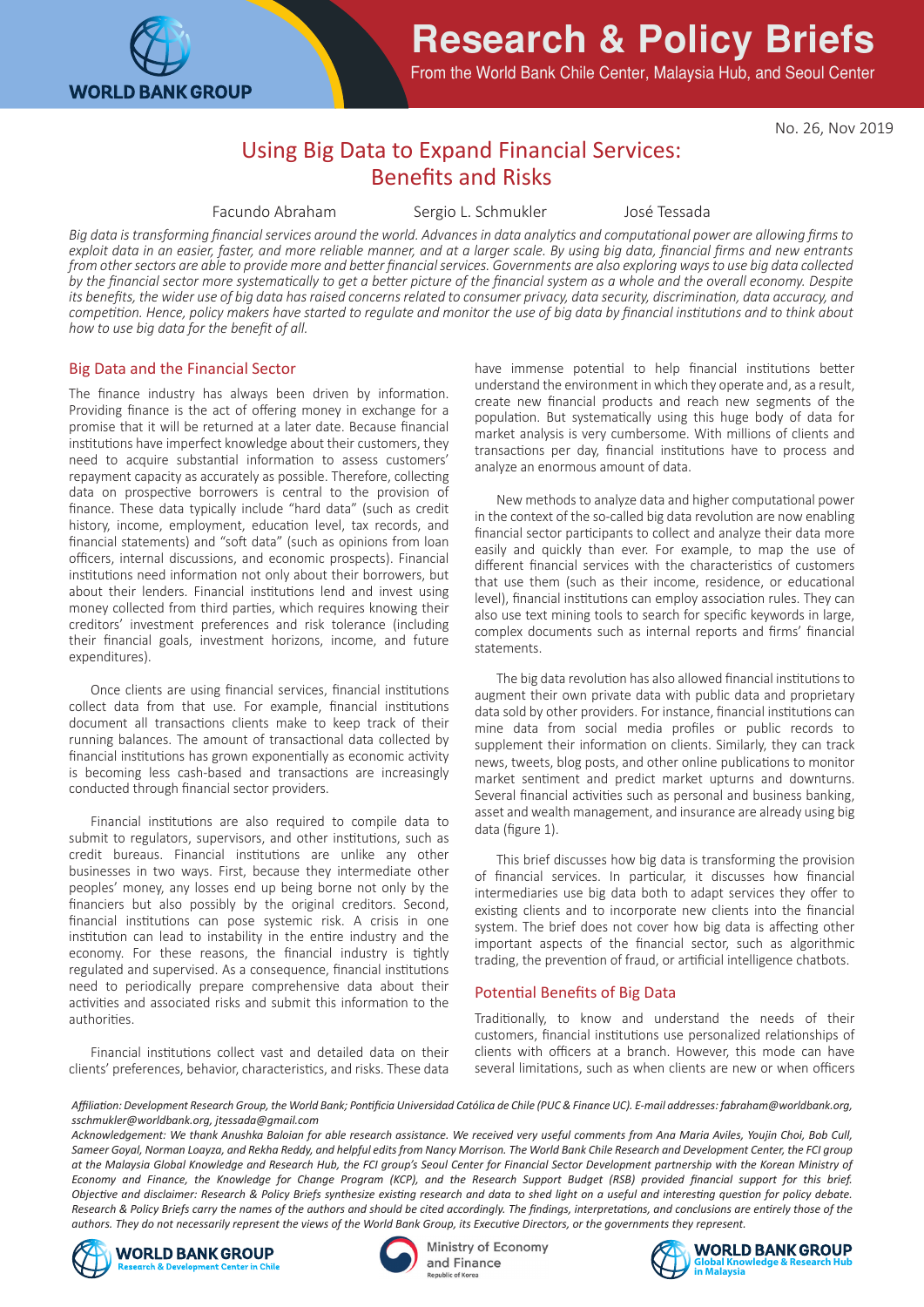

are relocated to another branch. Large banks, with millions of clients, can find it particularly difficult to maintain personalized relations with clients.

 Nowadays, financial institutions can leverage big data to offer personalized services to millions of customers. For example, Banorte, a Mexican bank with more than 13 million clients, is studying clients' banking behavior to know which products best suit each client, create a personalized experience when customers use Banorte's app, and enhance customers' direct interactions with bank personnel. Barclays has used customer sentiment in social media to detect and correct shortcomings in its app. Garanti, a leading Turkish bank, combines purchase data with GPS location data to identify customers' favorite stores and notify them when they are close to a preferred store that has a special offer (Forbes 2015).

 Financial institutions are also using big data to conduct targeted advertising and promote cross-selling of their products. Instead of launching "one-size-fits-all" marketing campaigns, big data allows financial institutions to use a wide range of individual characteristics to segment clients into different groups and provide tailored offers according to their preferences. Some institutions are even using big data to anticipate customers' future needs. For example, a credit card company in the Republic of Korea uses transaction records of doctor visits and product purchases to determine whether a user is expecting a child and, as a result, provide tailored recommendations for credit cards and discounts on child care services (Korea Joongang Daily 2019).

 Financial institutions can also use big data to expand their customer base. One of the main reasons for denying credit is lack of or inadequate credit history, which prevents financial institutions from properly assessing prospective customers' creditworthiness. Big data can mitigate this issue by enabling financial institutions to profile prospective borrowers based on the repayment of services other than loans, such as past payments of rent, utilities, or mobile phone plans. This information is not new; financial institutions already collected payment data from online payment of bills. But new technologies are making it easier to organize these data and report them to credit bureaus and registries. In some instances, new fintech companies, such as Destacame in Chile and Mexico, are the ones centralizing and verifying payment data. They then provide these data to financial institutions to assess prospective borrowers and extend loans.

 Other financial institutions are taking advantage of new data to build alternative credit scores for low-income individuals. Examples include fintech companies like Lenddo and Tala, with presence in Africa, Asia, and Latin America. These companies typically offer an app that individuals can download on their phone and use to apply for loans. When they submit a loan application, the app scans the digital footprint of a mobile phone (contacts, social network profile, geographical patterns) and instantaneously decides whether to extend the loan. Many of these alternative credit providers are located in East Asia, such as Ayannah (the Philippines); CredoLab (Indonesia, Malaysia, and Singapore, among other countries); and Kakao Bank (Korea) (Fintech News 2017; The Economist 2019). Automated credit scoring not only can help expand credit, but also saves time and might reduce some of the human biases that can emerge in the evaluation process.

 Big data can also promote access to finance for small and medium enterprises (SMEs). Financial institutions have difficulties assessing the risk of SMEs because they may not have been in business long and public information about them is limited. Large online retailers, such as Alibaba, Amazon, eBay, and Mercado Libre, are using big data to gather and analyze information on firms participating in their platforms (such as sales and customer ratings) and then providing loans (The Economist 2015). Alibaba offers credit to SMEs through its own digital bank called MyBank, which compiles data on monthly sales on Alibaba and then preapproves firms for loans. When a firm operating in Alibaba requires a loan, it simply completes an online application that is processed in only three minutes. Loans are proportionate to the volume of sales by the firm, are unsecured, and carry lower rates than traditional banks. As of 2018, MyBank serviced roughly half of all SMEs in China, 6 million SMEs (Chataing and Kushnir 2018).

 Big data is also helping underserved groups by enhancing financial networks. In several emerging economies, mobile money still relies on networks of agents that allow users to deposit and withdraw cash. If poorly managed, agents in these networks can run out of money or not be located close enough to their customers. Zoona, a financial services provider in Zambia, uses simulations, data from field staff, and Google Maps to determine the optimal location of agents as well as potential demand (Mastercard Foundation and IFC 2017). DBS Bank, a Singaporean bank, uses data on ATM withdrawals and deposits to forecast ATM cash demands and optimize its ATM network (Fitzgerald 2014).

 Some financial institutions, such as the BBVA Data & Analytics Center and the JP Morgan Chase Institute, are using their unique proprietary data to produce new knowledge that could be used to better understand consumers and provide better and new services. For example, one study examines income and consumption patterns of 2.5 million U.S. account holders (and 135 related million transactions) to draw conclusions about households' earnings and spending volatility (JP Morgan Chase Institute 2015).

### Risks in the Use of Big Data

While big data has the potential to transform the way financial services are provided, successfully using big data presents some important challenges that, if not addressed, could have adverse effects on consumers and society. These concerns are not exclusive to the financial sector (Forbes 2017; Carrière-Swallow and Haksar 2019).

 Using big data in financial institutions involves constructing large data sets that include private information (such as income, details about assets held, credit card numbers, and spending habits) submitted by individuals, willingly or de facto. Financial institutions can augment their own data by hiring third parties to collect consumer data on their behalf. Financial institutions could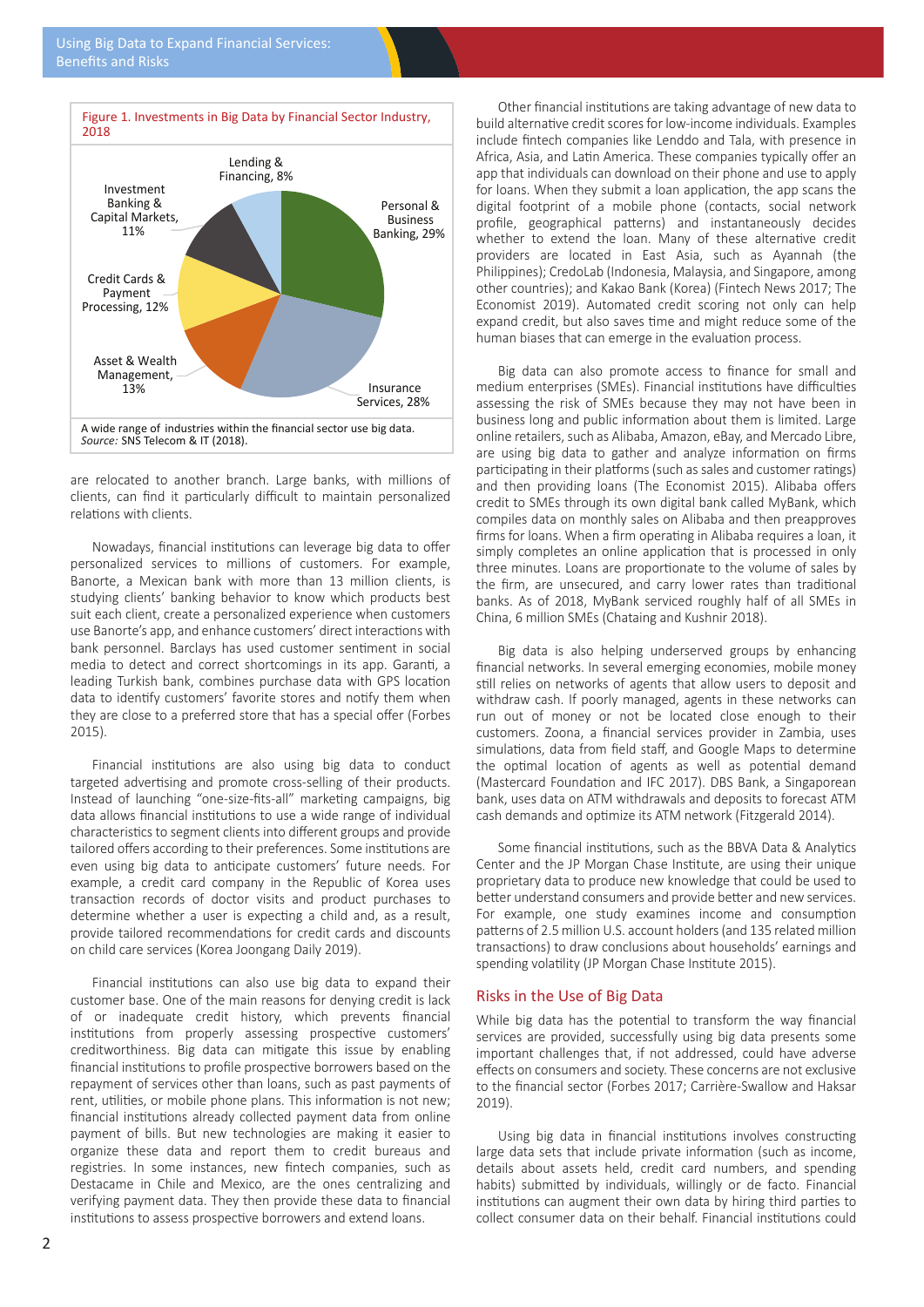be tempted to sell their proprietary data to interested third parties, such as marketing and retail companies, that are interested in understanding spending habits of different demographic and social groups (Asrow and Xu 2018). In this context, data privacy is an important concern. Financial institutions need to be transparent and promptly disclose what information they have on consumers and what are they doing with it. In some circumstances, consumers could be granted the power to limit financial institutions from selling specific information.

 Once data are collected, financial institutions need to safeguard the information. In the wrong hands, it could be used to commit identity theft, scams, and extortions. Even as financial institutions have increased spending on IT security, the number of data breaches has grown. Around one-quarter of financial service companies reported a data breach in 2018—and half of them said that it was not the first time (Thales 2018). Financial institutions need to take steps to enhance data security by, for example, strengthening data access monitoring, data masking, and data encryption.

 Cloud computing also poses benefits and risks. Cloud computing refers to storing, managing, and processing data in the Internet through third-party servers rather than in a firm's own servers. It reduces costs and increases flexibility. Despite these benefits, financial institutions might prefer to keep data in-house, arguing that storing it online would make it more vulnerable to hacking. However, hacking of in-house servers is just as likely through an Internet connection or other means. Because cloud computing services are specialized in data storage, they might even have more expertise in dealing with data security issues than a financial institution.

 Another challenge of relying on big data is that it can sometimes lead to biases if used without the appropriate care (so-called algorithm bias) (FTC 2016). In the process of analyzing big data through algorithms, human bias can be introduced in multiple stages: from choosing the variables in the model and their relative importance to how the sample is collected and results interpreted. Furthermore, models can unintentionally introduce biases even when they are not programmed to do so. For example, involuntary bias can occur when models are calibrated using historical data that was generated under conditions of discrimination (such as loan applications where applicants were discriminated based on race) (Barocas and Selbst 2016).

 Financial institutions might not only use big data to offer products that consumers might demand, but could also tailor prices to extract the maximum profit from each consumer. For example, algorithm-based lending can result in higher interest rates being charged to minorities after determining that these groups rarely do cost comparisons and live in areas where the supply of financial services, and thus competition, is limited (Bartlett et al. 2019). Some financial institutions even use big data to identify vulnerable groups in need of quick cash and offer them financially risky products, such as payday loans (Business Insider 2013).

 More data do not necessarily lead to better analyses. Data sets can be so large that is hard to know where to start and what to look for; the relevant information might be hidden underneath a mound of useless data (O'Donnell 2017). Analytical tools used in big data can be good at finding correlations between variables but not so good at distinguishing correlation from actual causation. Traditional techniques to infer causation, such as randomized control trials and natural experiments, may also be needed (Athey 2017). Furthermore, big data is not always completely accurate. For example, a survey in the United States found that more than two-thirds of respondents claimed that their consumer information was only 0–50 percent correct (Lucker, Hogan, and Bischoff 2017). Different factors can explain these errors, including the cost of maintaining up-to-date information and individuals consciously providing wrong information to protect their privacy.

 While reducing information asymmetries between consumers and financial institutions, big data could potentially create information asymmetries across financial institutions. Large financial institutions start with a big base of consumers. With more data, large financial institutions can conduct better analyses and improve their services more easily than small institutions, widening their data advantage and reinforcing their dominant position. This feedback loop, which can lead to higher entry costs and monopolistic positions, can be amplified by the existence of economies of scale in big data (OECD 2016). Big data could also widen asymmetries between users of financial services. For instance, large firms tend to be older and have more available data than small firms. By making relatively better forecasts, big data could reduce the risk premiums for large firms relatively more than for smaller firms, widening their relative cost of capital and impairing competition (Begenau, Farboodi, and Veldkamp 2018). Concentration might also arise from other financial sector activities beyond the provision of finance, such as in algorithmic trading.

# Policy Discussion

Policy makers around the world have started to discuss ways to meet the new challenges that accompany big data and to regulate its use (EBA 2016; U.S. Treasury 2018). Several countries have issued regulations to enhance consumers' rights over their own data and have increased penalties for data misuse (Greig 2019). Policy makers have also started to discuss whether big data can be a source of market power and whether steps to promote a more efficient distribution of data are needed (OECD 2016). Some governments have gone even further, regulating the use of automatic algorithms (Bloomberg Law 2019).

 Beyond regulating big data, policy makers could be interested in collecting data from financial institutions. In the hands of financial institutions, data are used to identify new business opportunities that might result in better financial services. But if the government could collect, centralize, and asses data dispersed among financial institutions, it could use that information for policy making, such as identifying and mitigating gaps in financial markets. A recent survey (Central Banking 2018) shows that about 60 percent of central banks are using big data for multiple purposes, including forecasting, stress testing, and combating money laundering (figure 2). Uses include analyzing credit card spending data to gain real-time information on current economic activity. Compared to traditional retail survey data that are available only with considerable lags and are not collected for all locations, big data could prove useful to study localized and short-lived shocks (Aladangady et al. 2019).

 Moreover, partially disclosing some of these data could increase data access, level the playing field, and encourage competition. Korea is an example of a country that is moving forward to open data for digital development and competition in the financial sector. In 2020, Korea is expected to launch CreDB, an open data system that will grant fintech firms, financial companies, and the academia access to de-identified credit data. Korea is also creating a platform for data exchange and a new agency to ensure the safe use and intermediation of big data (FSC 2019).

 However, obtaining the needed information presents its own challenges. Financial institutions might be reluctant to disclose information that they use to gain a comparative edge. Forcing